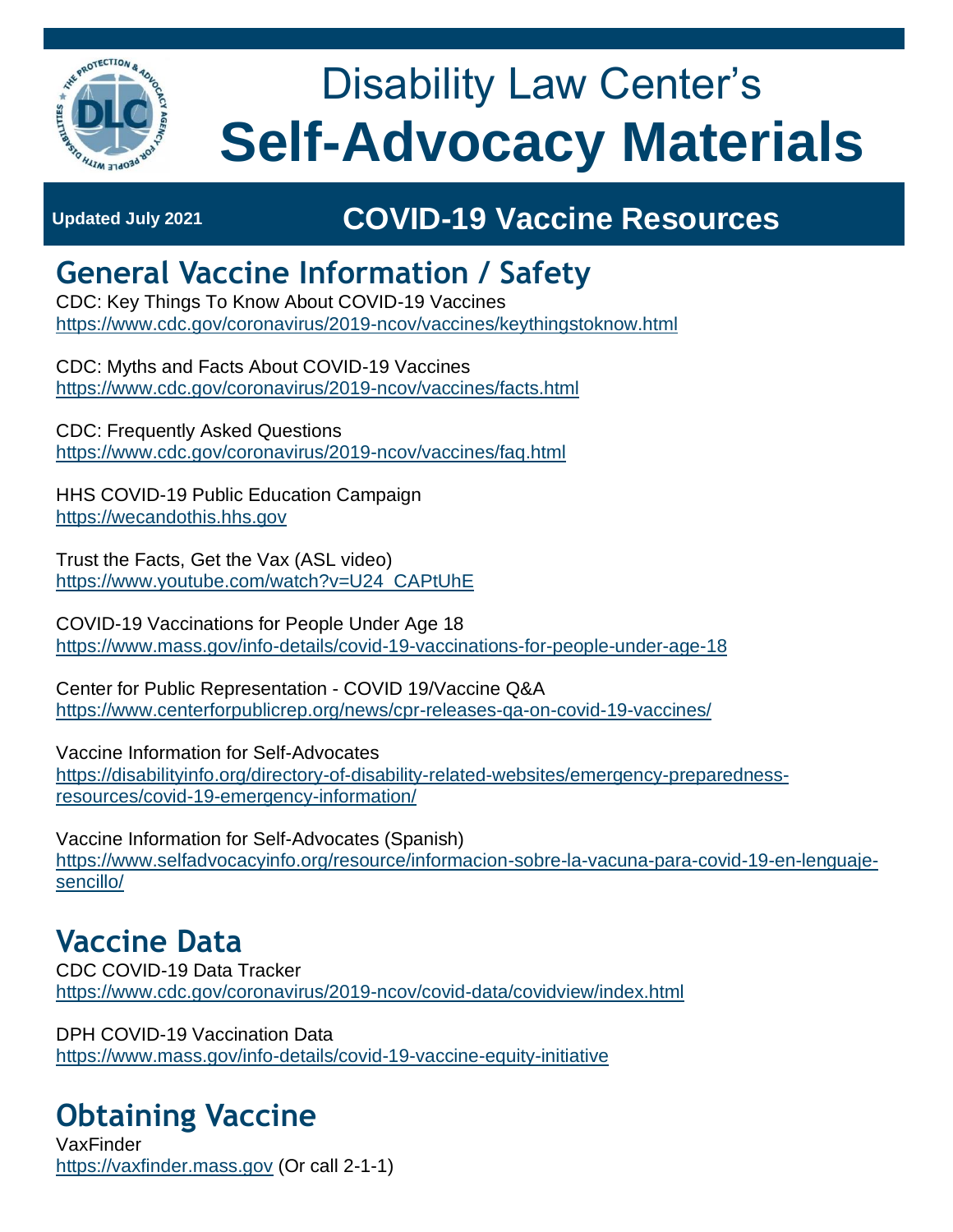Massachusetts In-Home Vaccination Program

<https://www.mass.gov/info-details/covid-19-in-home-vaccination-program> Resource Guide and Information: [https://files.constantcontact.com/6d04821c001/073fe270-5801-](https://files.constantcontact.com/6d04821c001/073fe270-5801-4295-a8fe-0f7cb631644b.pdf) [4295-a8fe-0f7cb631644b.pdf](https://files.constantcontact.com/6d04821c001/073fe270-5801-4295-a8fe-0f7cb631644b.pdf)

Preparing For Your Appointment

<https://www.mass.gov/guides/how-to-prepare-for-your-covid-19-vaccine-appointment>

Answers to Common Questions About Immigrants' Access to COVID-19 Vaccine [https://www.nilc.org/2021/04/12/immigrant-access-to-the-covid-19](https://www.nilc.org/2021/04/12/immigrant-access-to-the-covid-19-vaccines/?eType=EmailBlastContent&eId=fadf2fa5-deb5-49fc-91c0-81bd046f5dcf) [vaccines/?eType=EmailBlastContent&eId=fadf2fa5-deb5-49fc-91c0-81bd046f5dcf](https://www.nilc.org/2021/04/12/immigrant-access-to-the-covid-19-vaccines/?eType=EmailBlastContent&eId=fadf2fa5-deb5-49fc-91c0-81bd046f5dcf)

DPH COVID-19 Vaccine Equity Initiative <https://www.mass.gov/info-details/covid-19-vaccine-equity-initiative>

How to Get a COVID-19 Vaccine <https://macovidvaxhelp.com/resources>

Massachusetts Mobile Vaccination Program (On-site vaccination clinics) <https://www.mass.gov/info-details/covid-19-mobile-vaccination-program>

CVS Appointment Link:<https://www.cvs.com/vaccine/intake/store/covid-screener/covid-qns> Walgreens Appointment Link:<https://www.walgreens.com/findcare/vaccination/covid/19/landing>

#### **Vaccine Program Accessibility**

HHS: Legal Standards Prohibiting Disability Discrimination in COVID-19 Vaccination Programs [https://www.hhs.gov/sites/default/files/federal-legal-standards-prohibiting-disability-discrimination](https://www.hhs.gov/sites/default/files/federal-legal-standards-prohibiting-disability-discrimination-covid-19-vaccination.pdf?eType=EmailBlastContent&eId=fadf2fa5-deb5-49fc-91c0-81bd046f5dcf)[covid-19-vaccination.pdf?eType=EmailBlastContent&eId=fadf2fa5-deb5-49fc-91c0-81bd046f5dcf](https://www.hhs.gov/sites/default/files/federal-legal-standards-prohibiting-disability-discrimination-covid-19-vaccination.pdf?eType=EmailBlastContent&eId=fadf2fa5-deb5-49fc-91c0-81bd046f5dcf)

OCR: Disability Access in Vaccine Distribution [https://www.hhs.gov/sites/default/files/federal-legal-standards-prohibiting-disability-discrimination](https://www.hhs.gov/sites/default/files/federal-legal-standards-prohibiting-disability-discrimination-covid-19-vaccination.pdf?eType=EmailBlastContent&eId=fadf2fa5-deb5-49fc-91c0-81bd046f5dcf)[covid-19-vaccination.pdf?eType=EmailBlastContent&eId=fadf2fa5-deb5-49fc-91c0-81bd046f5dcf](https://www.hhs.gov/sites/default/files/federal-legal-standards-prohibiting-disability-discrimination-covid-19-vaccination.pdf?eType=EmailBlastContent&eId=fadf2fa5-deb5-49fc-91c0-81bd046f5dcf)

Creating an Accessible Vaccine Experience https://www.aucd.org/docs/publications/20210704 Accessible%20Vaccine%20Fact%20Sheet\_Final. [pdf](https://www.aucd.org/docs/publications/20210704_Accessible%20Vaccine%20Fact%20Sheet_Final.pdf)

CVS: Accessibility/Reasonable Accommodation <https://cvshealth.com/accessibility>

Walgreens: Accessibility/Reasonable Accommodation <https://www.walgreens.com/topic/information/access-to-services.jsp>

### **Employment Related Issues**

Employer-Mandated Vaccine Info

[https://www.massbar.org/publications/ejournal/ejournal-article/section-review-2021-march-april-](https://www.massbar.org/publications/ejournal/ejournal-article/section-review-2021-march-april-2021/taking-a-shot-at-answering-employers-covid-19-vaccination-questions-best-practices-for-the-managing-covid-19-vaccine-in-the-workplace)[2021/taking-a-shot-at-answering-employers-covid-19-vaccination-questions-best-practices-for-the](https://www.massbar.org/publications/ejournal/ejournal-article/section-review-2021-march-april-2021/taking-a-shot-at-answering-employers-covid-19-vaccination-questions-best-practices-for-the-managing-covid-19-vaccine-in-the-workplace)[managing-covid-19-vaccine-in-the-workplace](https://www.massbar.org/publications/ejournal/ejournal-article/section-review-2021-march-april-2021/taking-a-shot-at-answering-employers-covid-19-vaccination-questions-best-practices-for-the-managing-covid-19-vaccine-in-the-workplace)